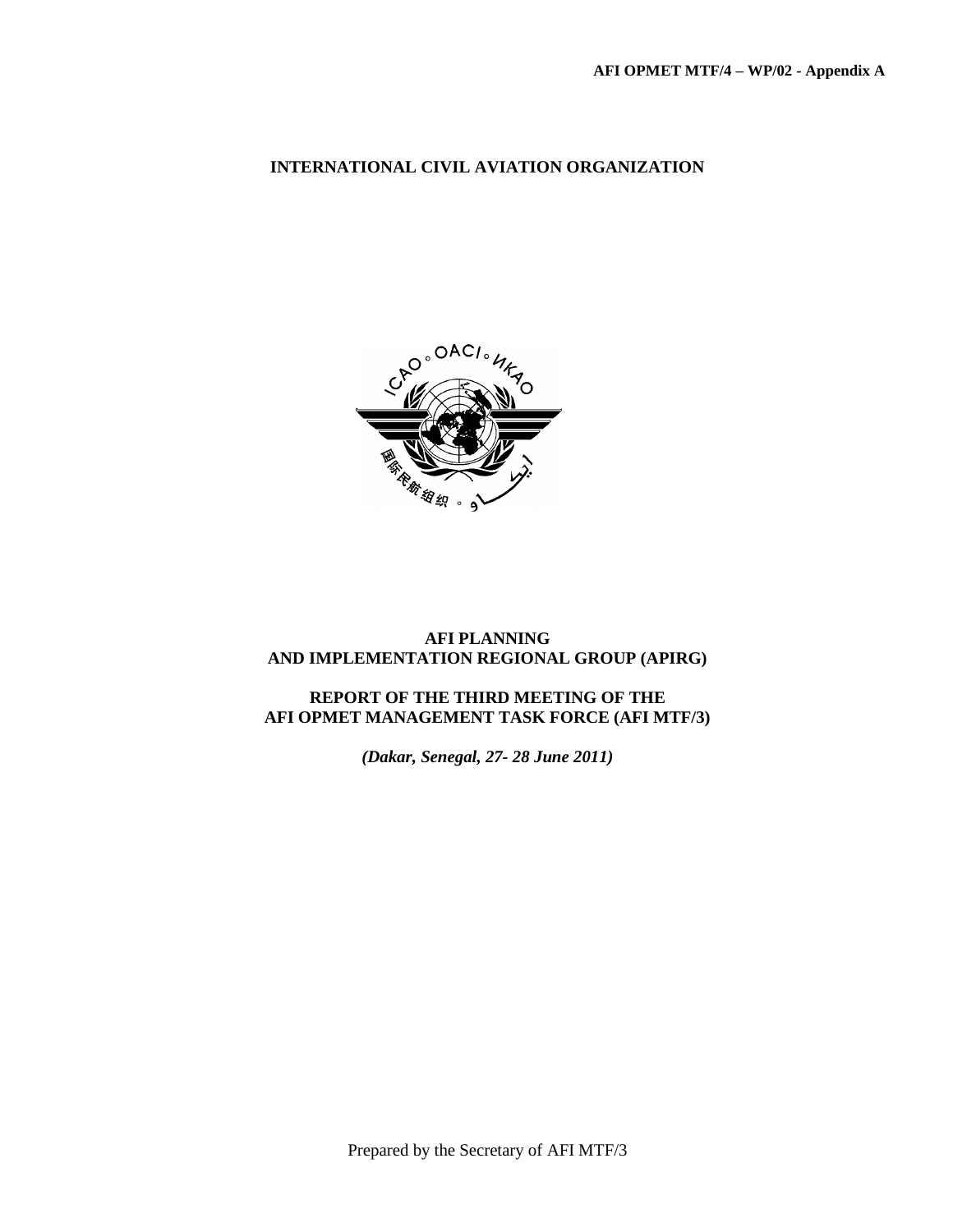The designations employed and the presentation of the material in this publication do not imply the expression of any opinion whatsoever on the part of ICAO concerning the legal status of any country, territory, city or area of its authorities, or concerning the delimitation of its frontiers or boundaries.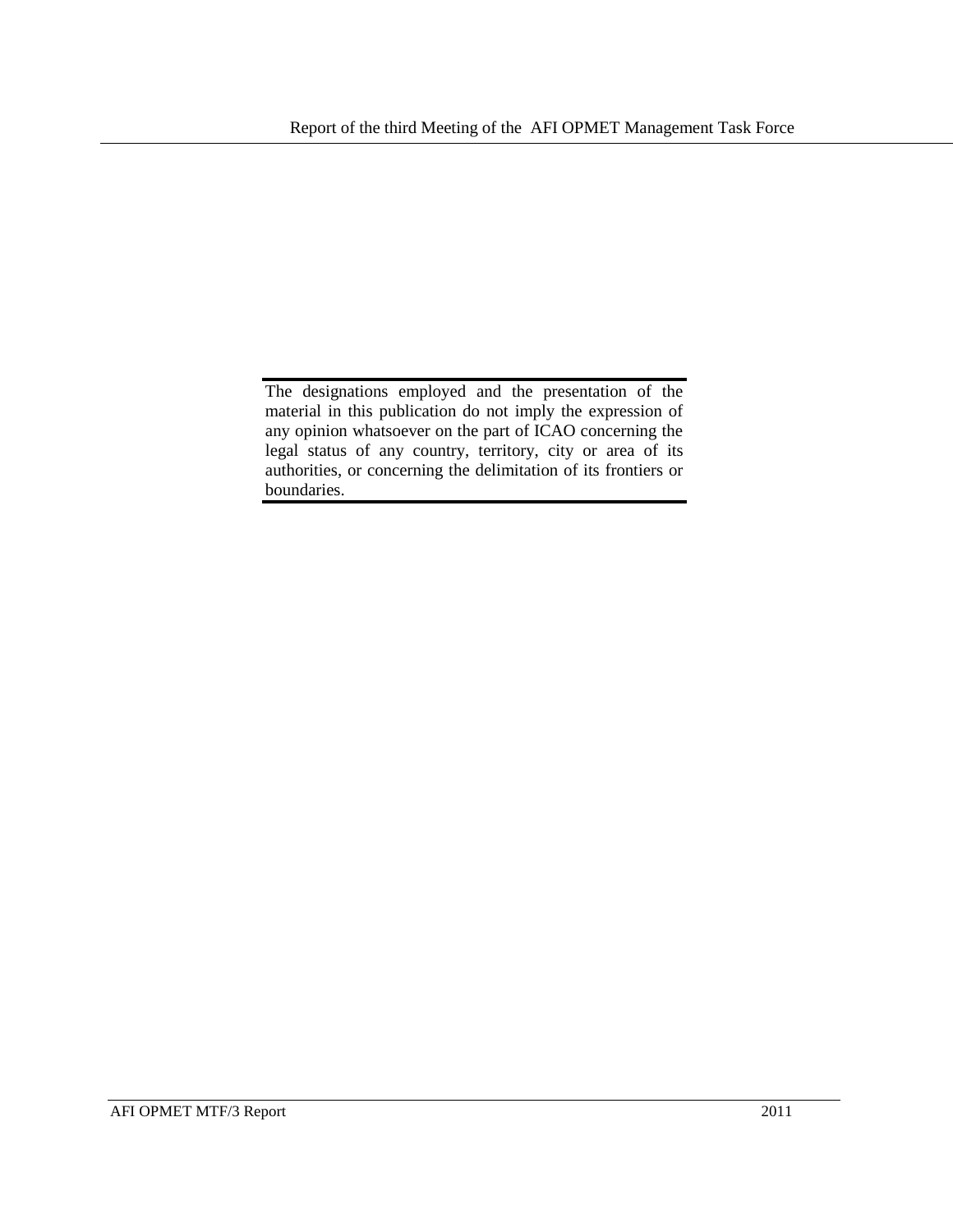# **TABLE OF CONTENTS**

| 1.1               |        |                                                                                                                                                                                                                                                                                                                                                                                                                                                           |  |  |
|-------------------|--------|-----------------------------------------------------------------------------------------------------------------------------------------------------------------------------------------------------------------------------------------------------------------------------------------------------------------------------------------------------------------------------------------------------------------------------------------------------------|--|--|
| 1.2               |        |                                                                                                                                                                                                                                                                                                                                                                                                                                                           |  |  |
| 1.3               |        |                                                                                                                                                                                                                                                                                                                                                                                                                                                           |  |  |
| 1.4               |        | $\textbf{Working Languages.}\label{def:1} \vspace{-0.1cm} \begin{minipage}[t]{0.9\linewidth} \vspace{-0.1cm} \begin{minipage}[t]{0.9\linewidth} \vspace{-0.1cm} \begin{minipage}[t]{0.9\linewidth} \vspace{-0.1cm} \begin{minipage}[t]{0.9\linewidth} \vspace{-0.1cm} \vspace{-0.1cm} \vspace{-0.1cm} \vspace{-0.1cm} \vspace{-0.1cm} \vspace{-0.1cm} \vspace{-0.1cm} \vspace{-0.1cm} \vspace{-0.1cm} \vspace{-0.1cm} \vspace{-0.1cm} \vspace{-0.1cm} \v$ |  |  |
| 1.5               | Agenda |                                                                                                                                                                                                                                                                                                                                                                                                                                                           |  |  |
| 1.6.              |        |                                                                                                                                                                                                                                                                                                                                                                                                                                                           |  |  |
| 1.7               |        |                                                                                                                                                                                                                                                                                                                                                                                                                                                           |  |  |
| <b>PART II</b>    |        |                                                                                                                                                                                                                                                                                                                                                                                                                                                           |  |  |
| Agenda Item 1:    |        |                                                                                                                                                                                                                                                                                                                                                                                                                                                           |  |  |
| Agenda Item 2:    |        | Review of MTF/2 Recommendations, MET/SG/9 and APIRG/17 Conclusions and Decisions related                                                                                                                                                                                                                                                                                                                                                                  |  |  |
| to OPMET          |        |                                                                                                                                                                                                                                                                                                                                                                                                                                                           |  |  |
| Agenda Item 3a):  |        |                                                                                                                                                                                                                                                                                                                                                                                                                                                           |  |  |
| Agenda Item 3 b): |        |                                                                                                                                                                                                                                                                                                                                                                                                                                                           |  |  |
| Agenda Item 3 c): |        |                                                                                                                                                                                                                                                                                                                                                                                                                                                           |  |  |
| Agenda Item 3 d): |        |                                                                                                                                                                                                                                                                                                                                                                                                                                                           |  |  |
| Agenda Item 4:    |        |                                                                                                                                                                                                                                                                                                                                                                                                                                                           |  |  |
| Agenda Item 5:    |        |                                                                                                                                                                                                                                                                                                                                                                                                                                                           |  |  |
| Agenda Item 6:    |        |                                                                                                                                                                                                                                                                                                                                                                                                                                                           |  |  |

# **APPENDIX**

| Appendix J: Terms of Reference, Work programme and composition of the AFI OPMET (MTF)J-1 |  |
|------------------------------------------------------------------------------------------|--|
|                                                                                          |  |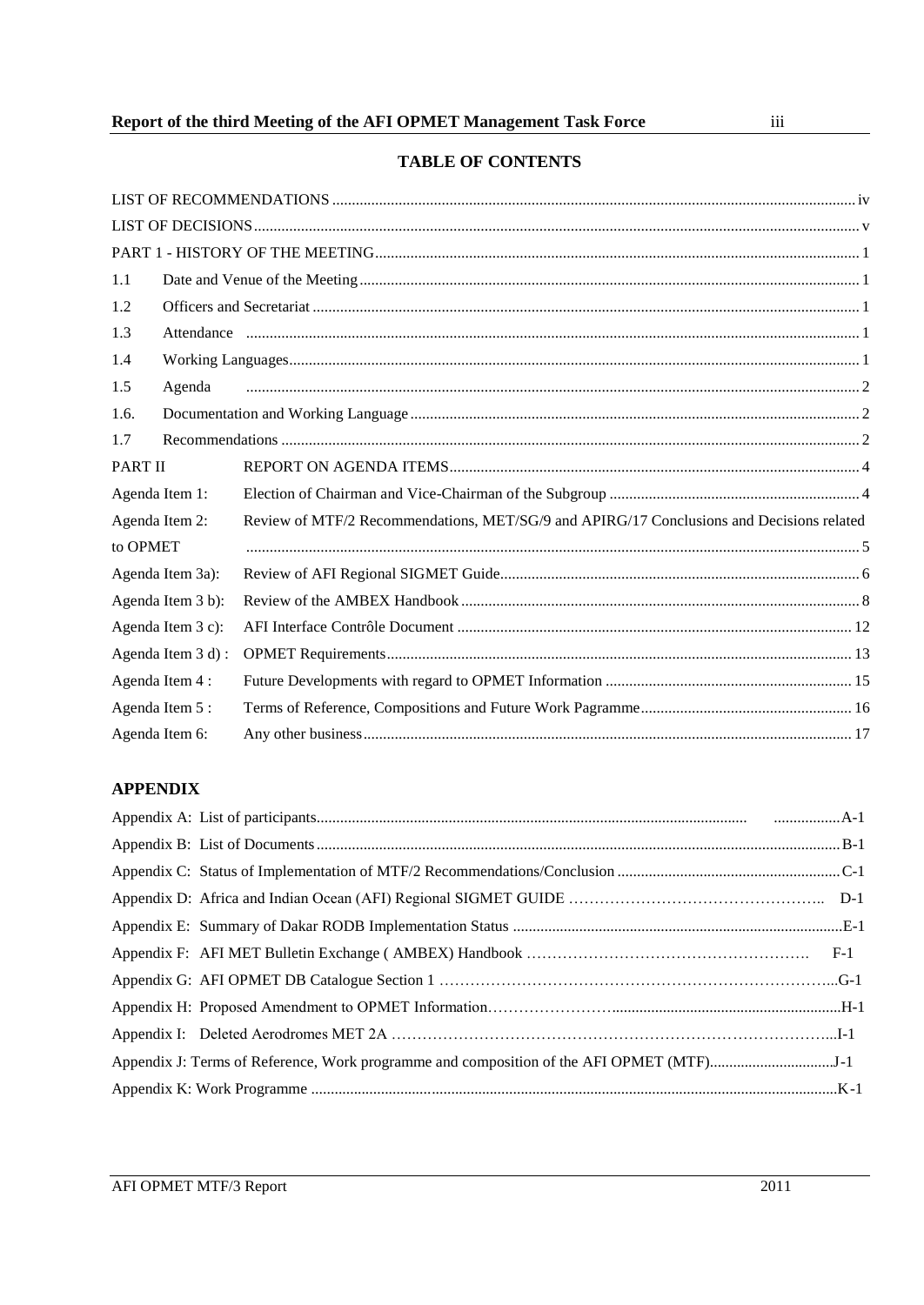#### **LIST OF RECOMMENDATIONS**

<span id="page-3-0"></span>

| <b>Number</b> |                                                                                         | Page |
|---------------|-----------------------------------------------------------------------------------------|------|
| 3/2           | Provision of WS SIGMET advisory information by Pretoria RODB<br>during AFI SIGMET tests | 5    |
| 3/3           | Amendment to the AFI Regional SIGMET Guide                                              | 6    |
| 3/4           | Implementation of a AFTN Circuit between Dakar and Pretoria RODB                        | 7    |
| 3/7           | Amendment Proposals to the AMBEX HANDBOOK                                               | 8    |
| 3/10          | <b>EUR SIGMET monitoring</b>                                                            | 9    |
| 3/11          | Exchanging Routing Tables between AFI IROG and ROC Toulouse                             | 10   |
| 3/12          | Review of the OPMET routing by the AFI IROGs                                            | 10   |
| 3/13          | AFI OPMET data catalogue                                                                | 10   |
| 3/14          | Adaptation of the DMG Time Validation Criteria                                          | 11   |
| 3/15          | <b>Revision of OPMET Data Requirements</b>                                              | 12   |
| 3/16          | Preparation of AFI XML Transition Plan                                                  | 14   |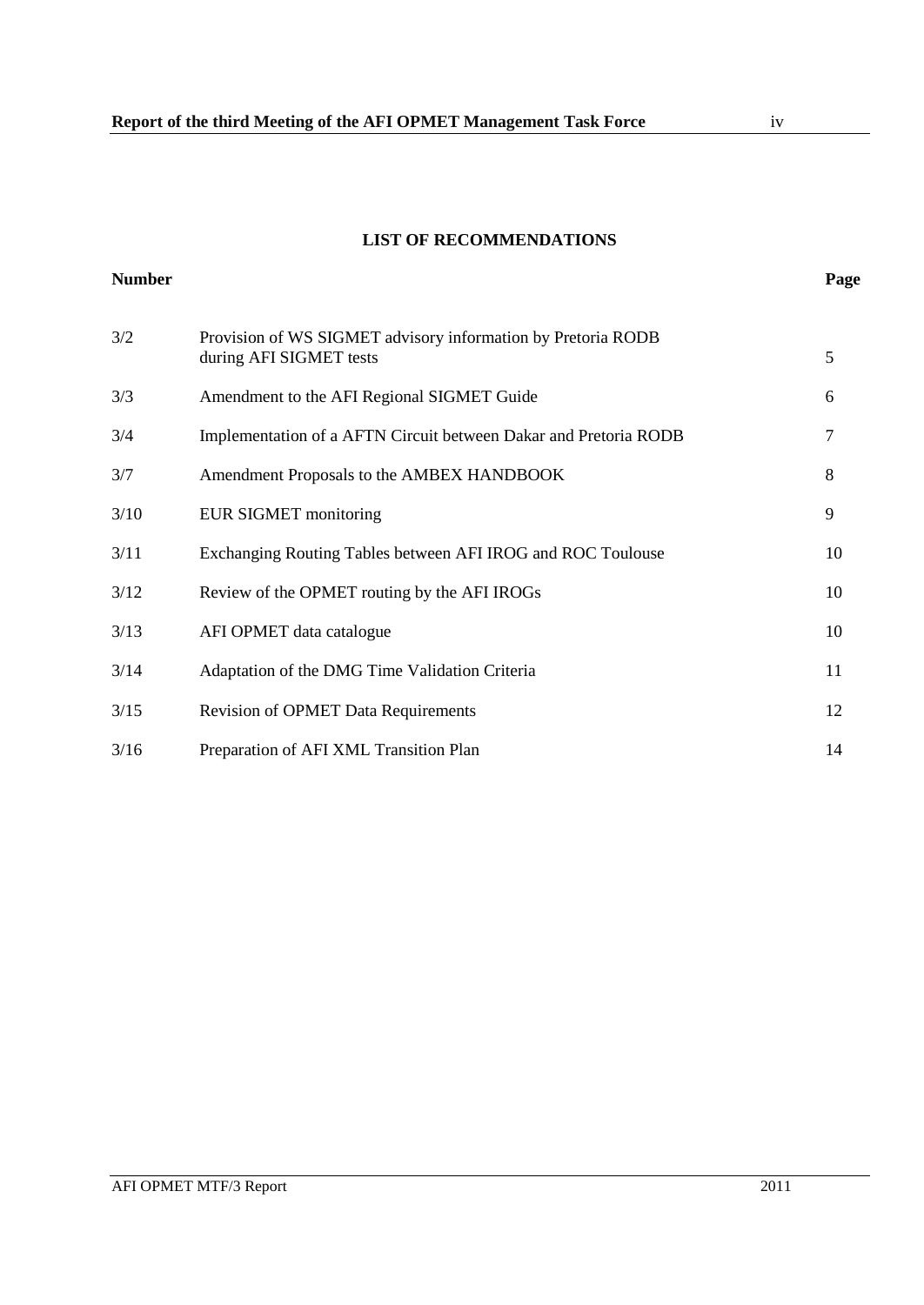| 3/6 | Undating of the AFI Interface Control Doc |
|-----|-------------------------------------------|

to the AMBEX Handbook

3/1 Status of Implementation of OPMET related Recommendations,

| 3/6  | Updating of the AFI Interface Control Document           |  |
|------|----------------------------------------------------------|--|
| 3/8  | Designating a Coordinator and setting up of the due date |  |
| 3/9  | AFTN Addresses of adjacent IROG in the AMBEX Handbook    |  |
| 3/17 | Future work programme of the MTF                         |  |

3/5 Compilation and Distribution of Bulletins as per Appendix C 7

# **LIST OF DECISIONS**

Decisions and Conclusions 4

Number Page

<span id="page-4-0"></span>**Report of the third Meeting of the AFI OPMET Management Task Force** v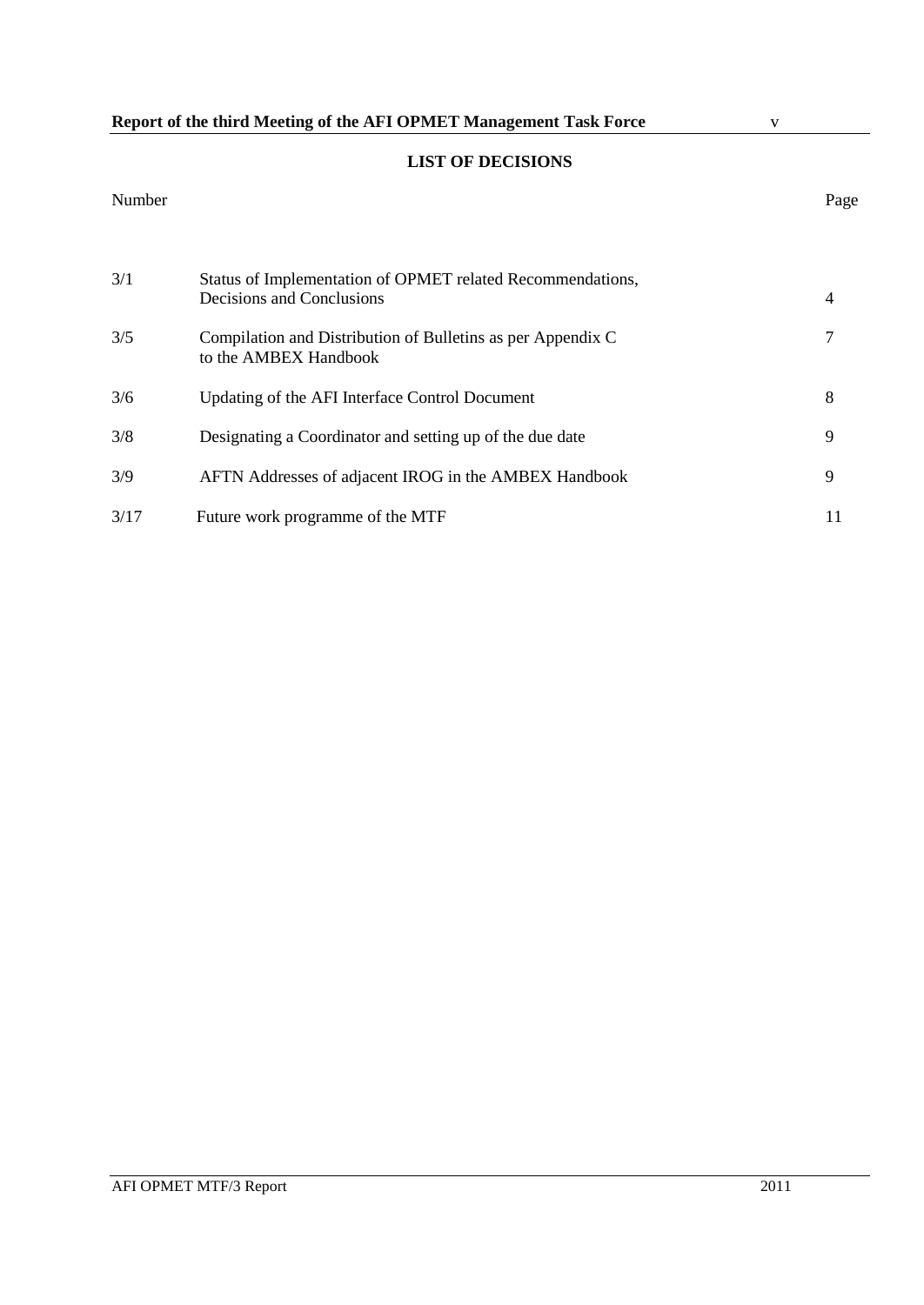# <span id="page-5-0"></span>**PART 1 - HISTORY OF THE MEETING**

## <span id="page-5-1"></span>**1.1 Date and Venue of the Meeting**

1.1.1 The Third Meeting of the AFI OPMET Management Task Force (MTF/3) was held from 27 to 28 June 2011 at the new premises of the ICAO Western and Central African (WACAF) Regional Office located at Leopold Sedar Senghor International Airport, Dakar, Senegal.

#### <span id="page-5-2"></span>**1.2 Officers and Secretariat**

1.2.1 Mr. Gnang Evalou, Acting ICAO Regional Director, WACAF Office, Dakar, opened the meeting. In his remarks, he welcomed all the participants on behalf of the Dakar Regional Director Mr. Mam Sait Jallow, for the Third AFI OPMET Management Task Force Meeting (OPMET MTF/3) being organized under the aegis of ICAO. He expressed his appreciation to the participants attending the third meeting of the MTF, and highlighted the tasks to be accomplished during the meeting.

1.2.2 Mr. Gnang recalled that the OPMET MTF was established by APIRG during its  $16<sup>th</sup>$  meeting with the objective to enhance operational meteorological (OPMET) information exchange in the AFI region and adjacent regions by regularly reviewing the OPMET exchange scheme and developing proposals for their optimization, developing monitoring and management procedures related to the AFI MET Bulletin Exchange (AMBEX) scheme and other exchange of OPMET information, and updating the regional guidance material related to OPMET exchange, in the interest of safety, efficiency and economy of civil aviation.

1.2.3 He stated that he was convinced that this Task Force would provide substantial material for the Tenth Meeting of the Meteorology Sub-Group (MET/SG/10) which would be held back to back with the MTF/3 Meeting.

1.2.4 The MTF/3 meeting was chaired by Mr Rakotoriamna Nirison, Director General of the Civil Aviation Authority of Madagascar. The secretary of the Meeting was Mr. Okossi A. Benoit, Regional Officer, Aeronautical Meteorology for the ICAO Western and Central African (WACAF) Office, Dakar, Senegal, assisted by Mr. Vitalis Ahago, Regional Officer, Aeronautical Meteorology for Eastern and Southern African (ESAF) Office, Nairobi and Mrs Diagne Coumba, Assistant to RO/MET, WACAF.

#### <span id="page-5-3"></span>**1.3 Attendance**

1.3.1 The meeting was attended by Twenty Two (22) participants from Eight (8) Member States/Organisations including DMG and ASECNA.

#### 1.3.2 The list of participants is at **Appendix A**.

#### <span id="page-5-4"></span>**1.4 Working Languages**

1.4.1 The discussions were conducted in the English language only as per APIRG procedures concerning the Task Force.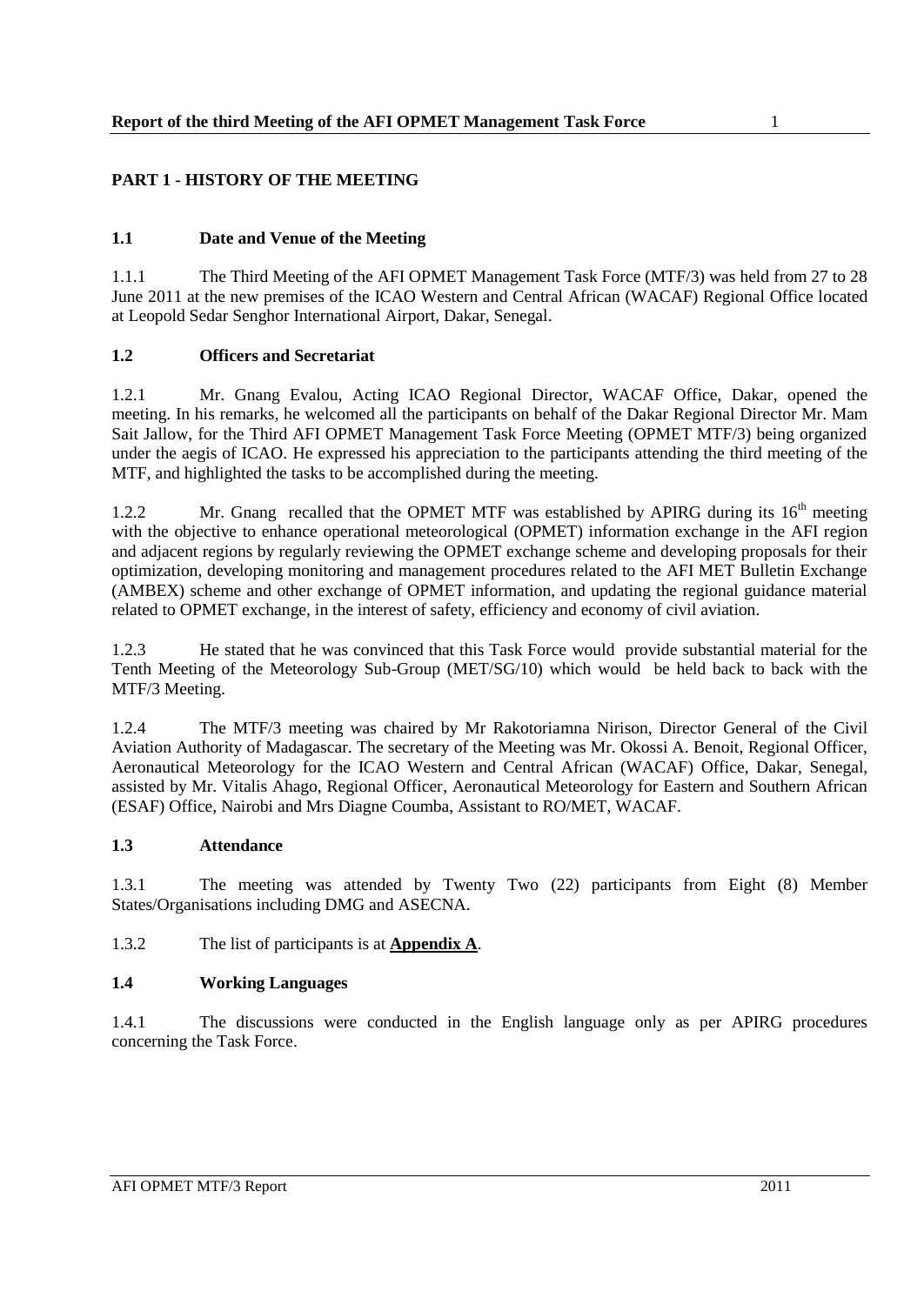## <span id="page-6-0"></span>**1.5 Agenda**

| 1.5.1           | The following Agenda was adopted:                                                                                                                                                  |
|-----------------|------------------------------------------------------------------------------------------------------------------------------------------------------------------------------------|
| Agenda Item 1:  | Election of Chairman and Vice-Chairman of the Task Force and<br>Adoption of the Agenda                                                                                             |
| Agenda Item 2:  | Review of MTF/2 Recommendations, MET/SG/9 and APIRG/17 Conclusions and Decisions<br>related to OPMET                                                                               |
| Agenda Item 3:  | Review of regional material on OPMET Exchange<br>AFI Regional SIGMET Guide<br>a)<br><b>AMBEX Handbook</b><br>b)<br><b>AFI ICD</b><br>C)<br><b>OPMET</b> related FASID Tables<br>d) |
| Agenda Item 4:  | Future Developments with regards to OPMET Information                                                                                                                              |
| Agenda Item 5:  | Terms of reference, work programme and composition of the AFI OPMET MTF                                                                                                            |
| Agenda Item 6 : | Any other business                                                                                                                                                                 |

# <span id="page-6-1"></span>**1.6. Documentation and Working Language**

1.6.1 The working language of the Meeting as well as all documentation were in English.

1.6.2 Eighteen (18) Working Papers and three (3) Information Papers were presented at the Meeting. The List of Papers is included at **Appendix B** to this Report.

#### <span id="page-6-2"></span>**1.7 Recommendations**

1.7.1 The OPMET MTF recorded its action in the form of recommendations and decisions, with the following significance:

- Decisions deal with matters of concern only to the OPMET MTF;
- Recommendations, when reviewed by the MET/SG, became Draft Conclusions for matters which in accordance with the APIRG Terms of Reference, merit the attention of States or on which further action will be initiated by ICAO in accordance with established procedures, or Draft Decisions, when approved by MET/SG, deal with matters of concern only to the MET/SG.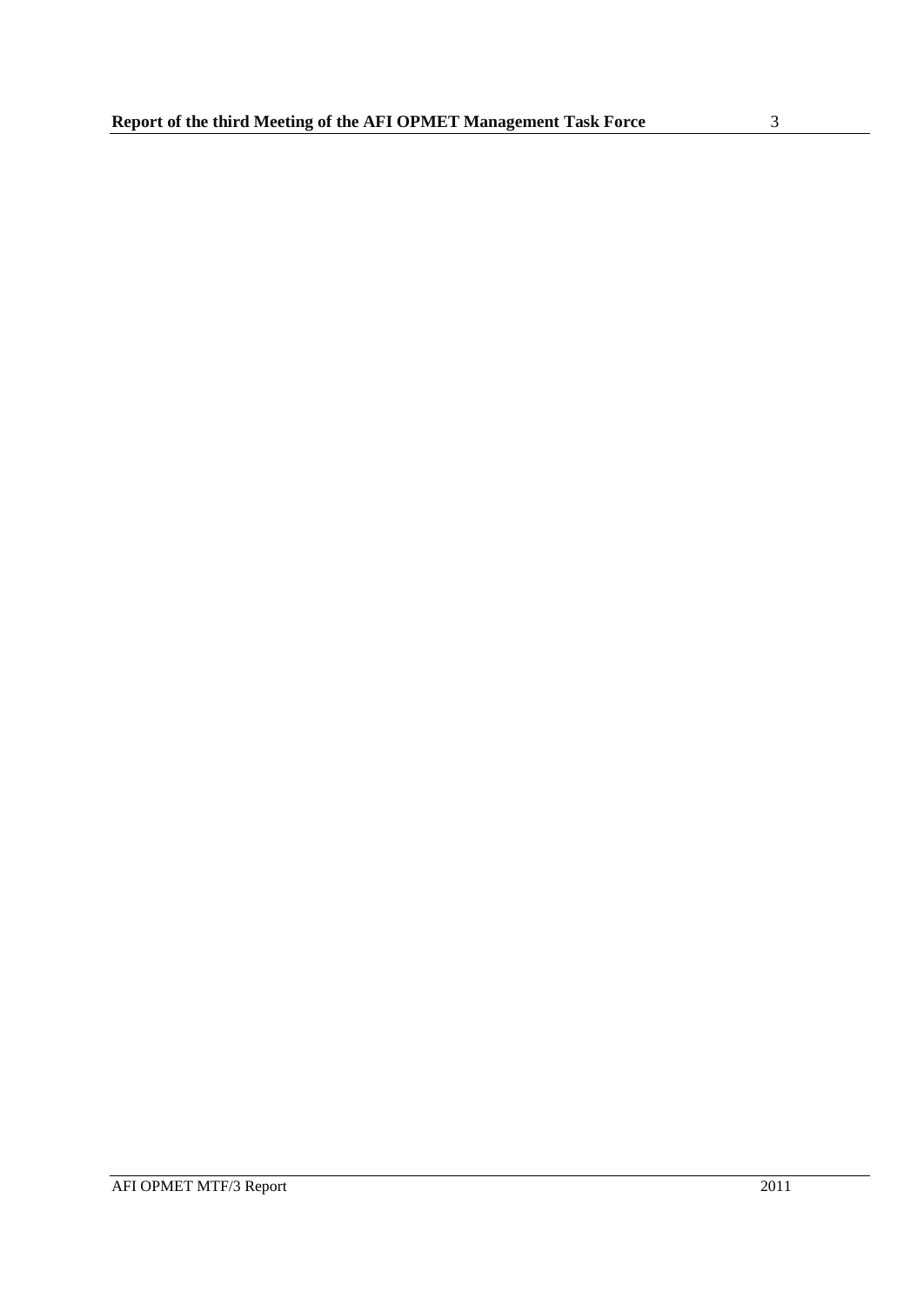# <span id="page-8-0"></span>**PART II REPORT ON AGENDA ITEMS**

#### <span id="page-8-1"></span>**Agenda Item 1: Election of Chairman and Vice-Chairman of the Subgroup**

1.1 In accordance with the relevant provisions contained in the APIRG Procedural Handbook, the Sub-group elected its Chairperson and Vice-Chairperson. Mr. RAKATORIMANA Nirison, Director General Civil Aviation Authority (CAA), Madagascar and Mr. Gicheru Winstone Njugunan Chief Aeromet Inspector, Kenya, were elected Chairperson and Vice-Chairperson respectively.

1.2 The meeting congratulated Mr RAKATORIMANA Nirison for having been appointed the new Director General of the Madagascar CAA.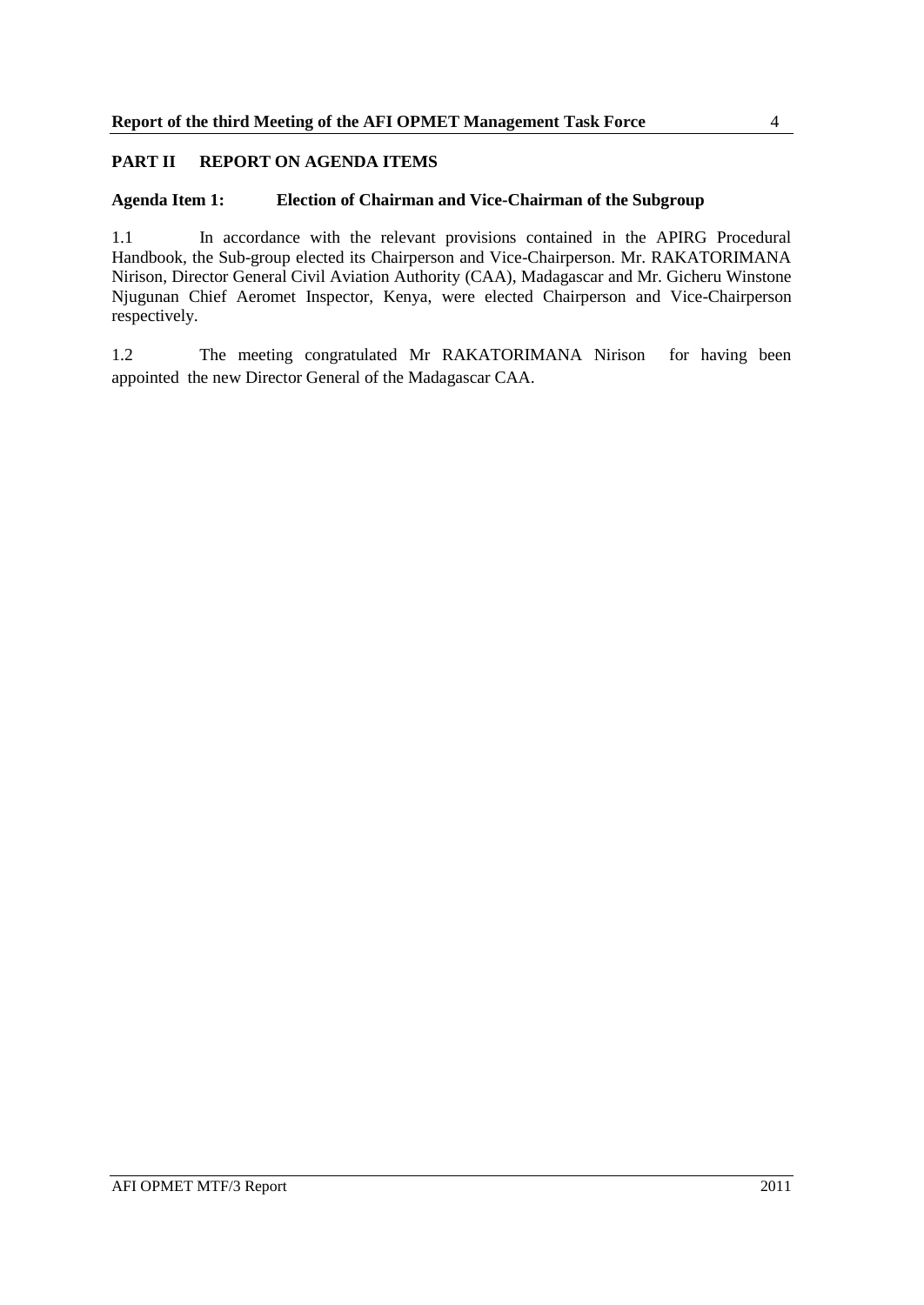#### <span id="page-9-0"></span>**Agenda Item 2: Review of MTF/2 Recommendations, MET/SG/9 and APIRG/17 Conclusions and Decisions related to OPMET**

2.1 The meeting recalled that the AFI OPMET MTF/2 held its second Meeting at the premises of the South African Weather Service at Tambo Aviation Weather Centre, Boardroom, Johannesburg, South Africa, from 6 to 7 September 2010. A number of Recommendations and Decisions adopted by MTF/2 were presented and reviewed by the meeting.

2.2 The AFI OPMET MTF/3 meeting adopted a total of seven Decisions and eleven Recommendations. Decisions deal with matters of concern only to the OPMET MTF; the Recommendations, when adopted by the MET/SG, became Draft Conclusions for matters which in accordance with the APIRG Terms of Reference, merit the attention of States or on which further action will be initiated by ICAO in accordance with established procedures, or Draft Decisions, when approved by MET/SG, deal with matters of concern only to the MET/SG.

2.3 The meeting noted with satisfaction the progress made so far in implementing the decisions and recommendations made by MTF/2 and APIRG/ 17 as shown in the **Appendix C** to this report and formulated the following decision:

#### **Decision 3/1 Status of Implementation of OPMET related Recommendations, Decisions and Conclusions**

**That, the Task Force continue updating its work program by considering the status of implementation of OPMET related Recommendations, Decisions and Conclusions of MTF, MET/SG and APIRG given in Appendix C to this report.**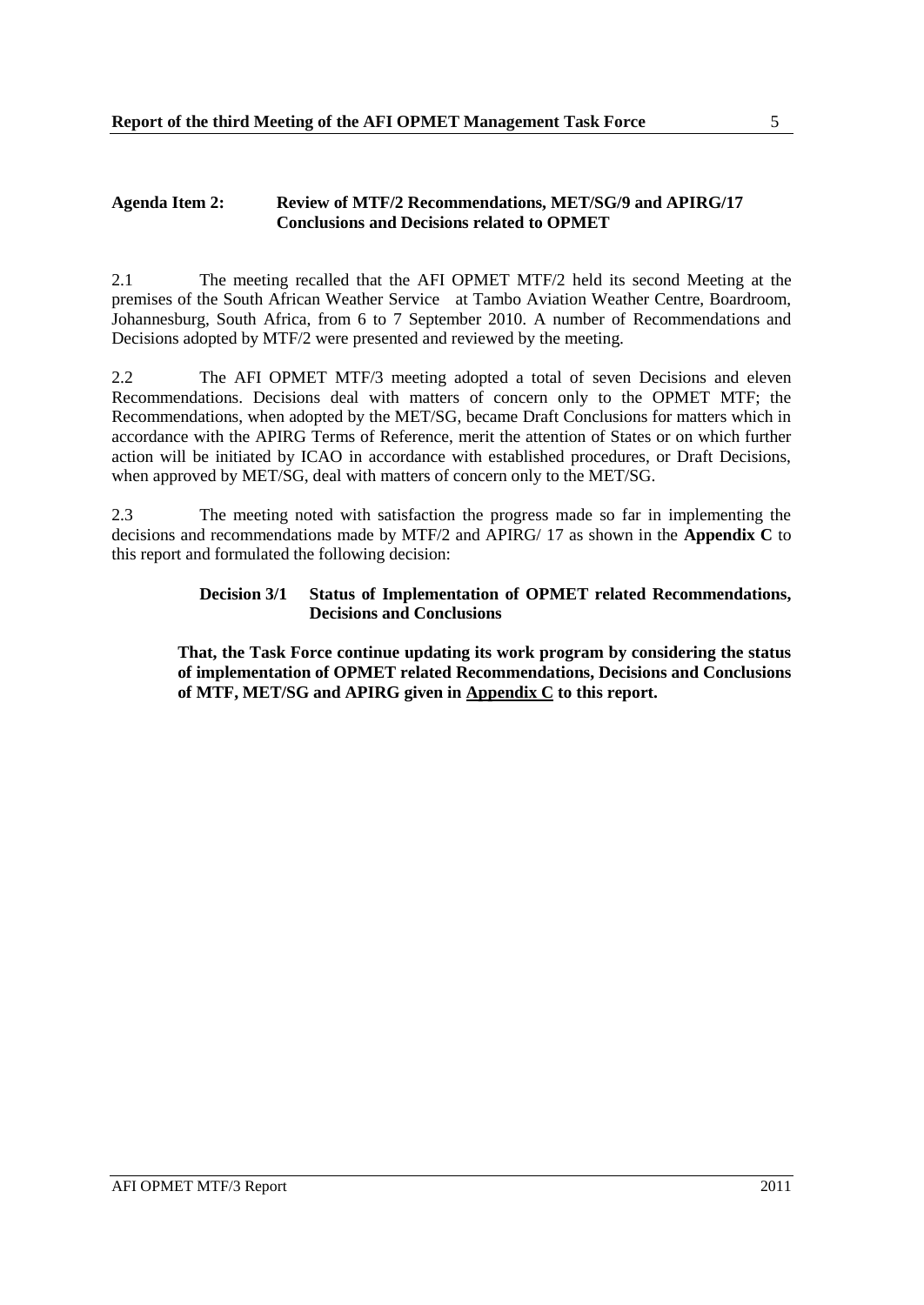## <span id="page-10-0"></span>**Agenda Item 3a): Review of AFI Regional SIGMET Guide**

3.1 In reporting on the SIGMET implementation status report, the meeting was informed by the Dakar RODB on the following actions taken by ASECNA in implementing the issuance of SIGMET in ASECNA Flight Information Regions ( FIRs):

- a) further to Decision 2/18 of the MTF/2 meeting on the awareness of MWO to issue SIGMET, ASECNA had implemented practical arrangements for the transfer of responsibilities between two MWOs covered by two ASECNA FIRs. Regarding non-ASECNA MWOs, ASECNA was willing to consider the feasibility of transferring responsibility from MWO that were no longer able to perform their obligations for any reason to an ASECNA MWO for a defined period, at the request of the States;
- b) In implementing Conclusion 17/74 of the APIRG/17 Meeting, in May 2011 ASECNA conducted a survey to update the SADIS 2G software for all its MWOs to take into account the advisory SIGMET tests in text format, received from Toulouse or Johannesburg;
- c) AFI SIGMET test results were automatically saved following Appendix J SIGMET Guide as per Recommendation 2/3 of the MTF/2 Meeting.

3.2 In reporting on the SIGMET implementation status report, the meeting was informed by the Pretoria RODB that the catalogues had also been updated to include non-scheduled data types WC, WS and WV SIGMET information as per Appendix 3.5C to the APIRG/17 Report.

3.3 The meeting was informed that South Africa as one of the hosts of the Regional SIGMET Advisory Centre (RSAC) for the period of the trial had invested in a tool, **G**eocentric **I**nformation **B**riefing (GIB) which could generate the SIGMET advisories in both text and graphical format. The tool was capable of generating advisory messages for the entire AFI Region.

3.4 The meeting noted that the tool could be used to assist the region during WS SIGMET tests by issuing the SIGMET advisories to AFI MWOs. The tool is capable of generating and disseminating advisories for any other weather phenomenon other than volcanic ash and tropical cyclone. The advisories generated using GIB could be disseminated through AFTN, SADIS and Internet. In this regard, the meeting formulated the following recommendation:

#### **Recommendation 3/2 Provision of WS SIGMET advisory information by Pretoria RODB during AFI SIGMET tests**

**That, the facilities made available by Pretoria RODB Provider State for the on-going SIGMET advisory trials, could be utilized during AFI SIGMET tests to assist the AFI region with the provision of SIGMET advisory information for any other weather phenomenon other than tropical cyclone and volcanic ash.**

*Note: France who also provided such facility during SIGMET advisory trial may also propose such assistance for test purposes.*

3.5 The meeting recalled that Conclusion 17/61 d) of APIRG/17 urged ICAO regional offices of Dakar and Nairobi to update the AFI SIGMET guide for additional details of VA and TC test procedures. In addition, Decision 2/16 of AFI OPMET MTF/2 recommended that Appendix J to the AFI SIGMET Guide be updated.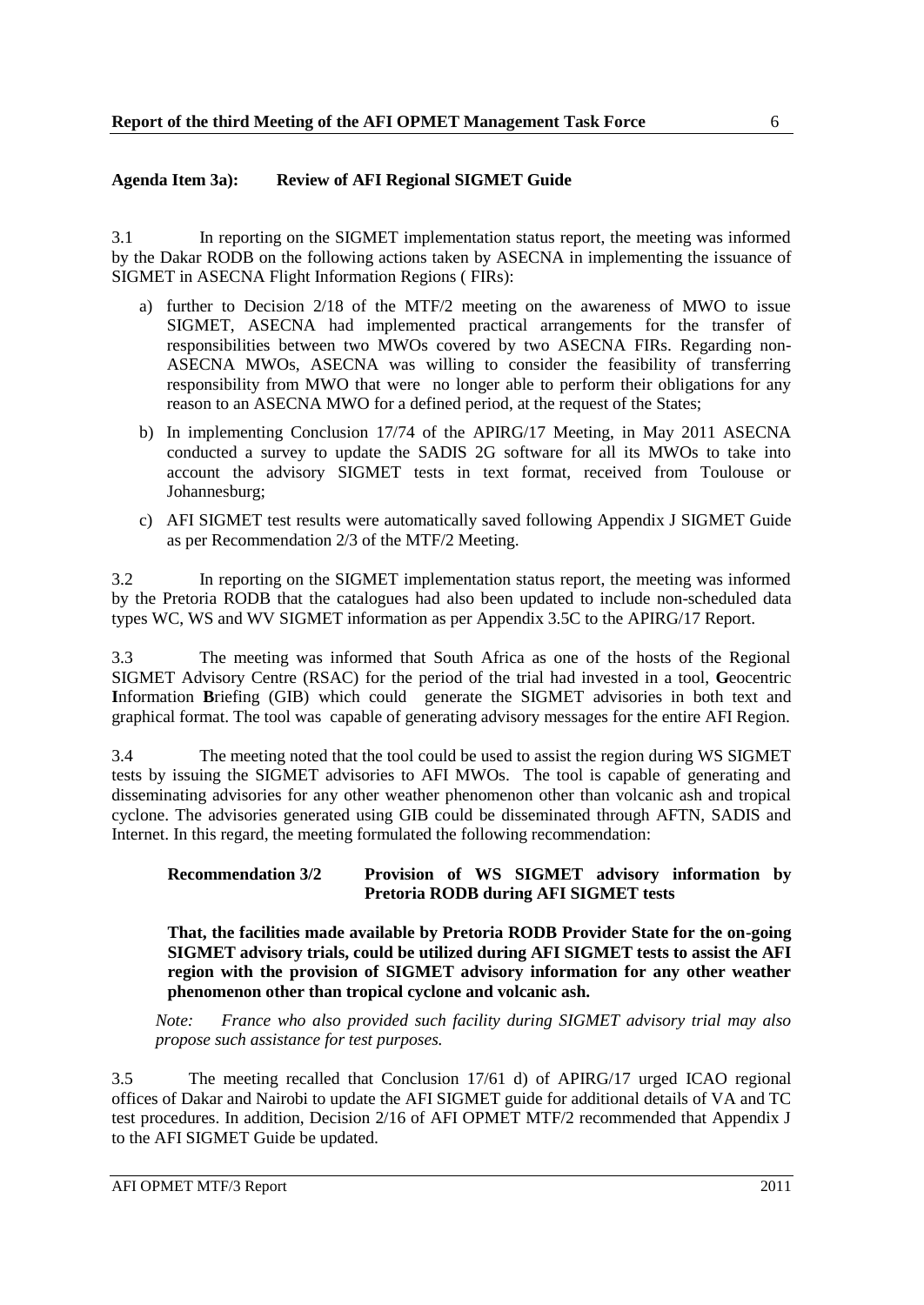3.6 In accordance with the above information, the AFI Regional SIGMET Guide  $7<sup>th</sup>$ Edition given in **Appendix D** to this report was amended to include additional details of VA and TC test procedures and the tools provided by South Africa. In this regard, the meeting formulated the following recommendation:

# **Recommendation 3/3: Amendment to the AFI Regional SIGMET Guide**

**That, the amendment to the SIGMET Guide given in Appendix D to this report, be endorsed as the AFI Regional SIGMET Guide Ninth Edition, Amendment 2.**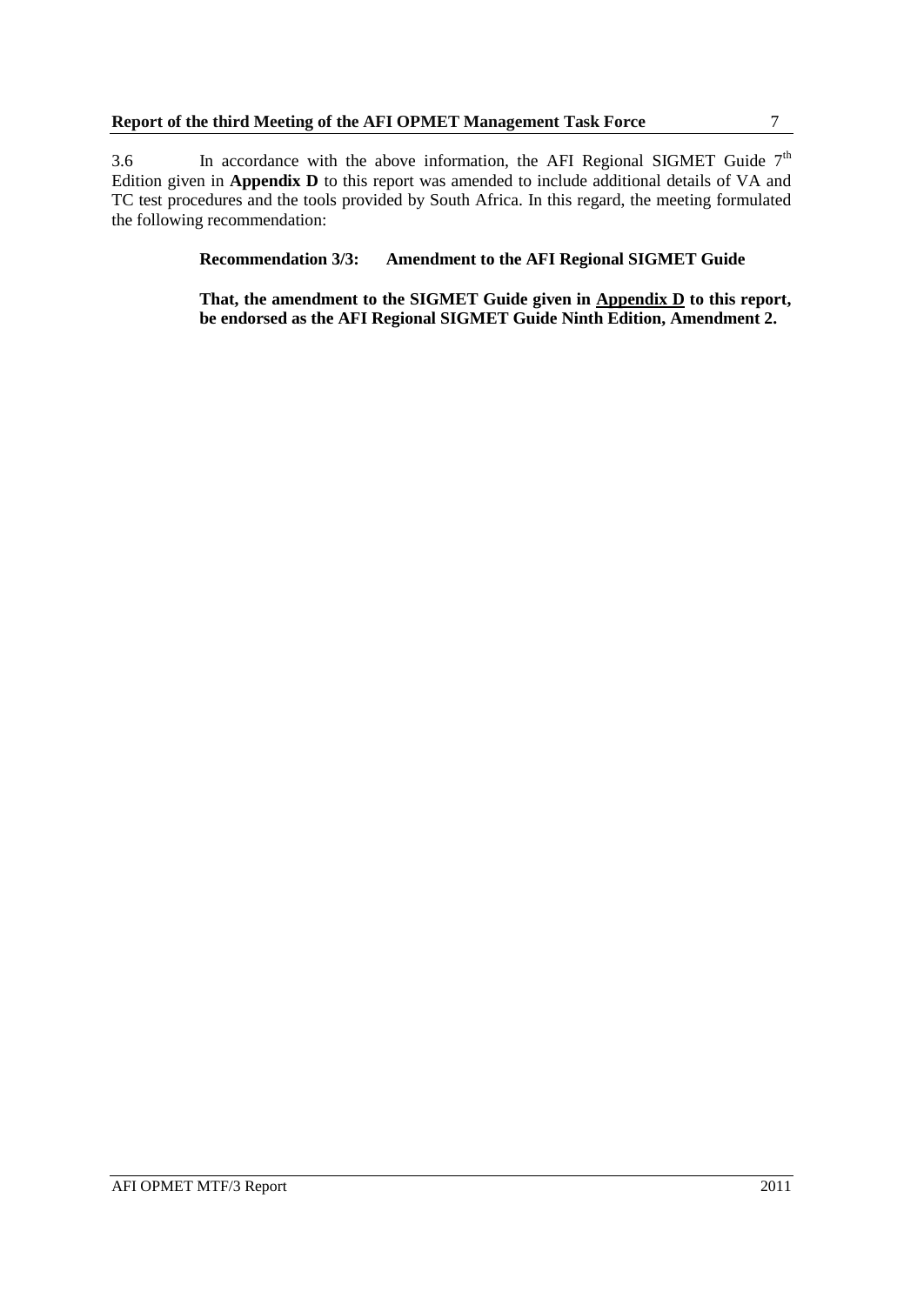## <span id="page-12-0"></span>**Agenda Item 3 b): Review of the AMBEX Handbook**

3.7 The Task Force recalled that in OPMET MTF/2 meeting in Johannesburg, South Africa called for a number of Recommendations and Decisions on the AMBEX scheme to be implemented by AFI RODBs. In addition, the APIRG/17 meeting also called for OPMET related Conclusions to be implemented by AFI RODBs. In this regard Dakar RODB presented the AMBEX implementation status report at Dakar RODB including MTF/2 Recommendations 2/3, 2/7, 2/8, 2/15, Decisions 2/6, 2/10, 1/18, APIRG/17 Conclusions 17/74, 17/75, 17/77, 17/78 and other implementations.

3.8 The summary of the implementation status is given in **Appendix E** to this report. Dakar RODB suggested a proposal to implement Recommended 2/7 of the MTF/2 Meeting related to the RODBs backup procedures. In this regard, the meeting formulated the following conclusion:

#### **Recommendation 3/4: Implementation of a AFTN Circuit between Dakar and Pretoria RODB**

**That, Dakar and Pretoria RODBs investigate the best possible way to implement a backup circuit between the two RODBs for the implementation of the backup procedures between the RODBs, on time for the MTF/4 meeting.**

3.9 The meeting was presented with the AMBEX implementation status report at Pretoria RODB from Pretoria RODB including MTF/2 Recommendations 2/3, 2/7, 2/8, 2/15, Decisions 2/6, 2/10, 1/18, APIRG/17 Conclusions 17/74, 17/75, 17/77, 17/78. As a result, the meeting was informed on the following:

- a. The monitoring system was fully automated and captures the needed statistic on the first Wednesday of each month. This activity started in January 2010 as per recommendation 2/3 of the AFI MTF/2 report.
- b. Pretoria RODB had since implemented the recently published AFI ICD procedures and has updated the catalogues accordingly. Further to this, the catalogues have been aligned with the latest version of the FASID MET2A and 2B, updated on 04/05/2011. The catalogues (OPMET and Bulletin) had also been updated to include non-scheduled data types WC, WS and WV SIGMET information as per Appendix 3.5C to the APIRG/17 Report.
- c. The bulletins are not received from other regions according to Appendix C to the AMBEX Handbook, 7th Edition.
- d. Pretoria RODB had implemented both AFTN and internet request reply service.

3.10 In accordance with the above information the meeting formulated the following decisions:

#### **Decision 3/5- Compilation and Distribution of Bulletins as per Appendix C to the AMBEX Handbook**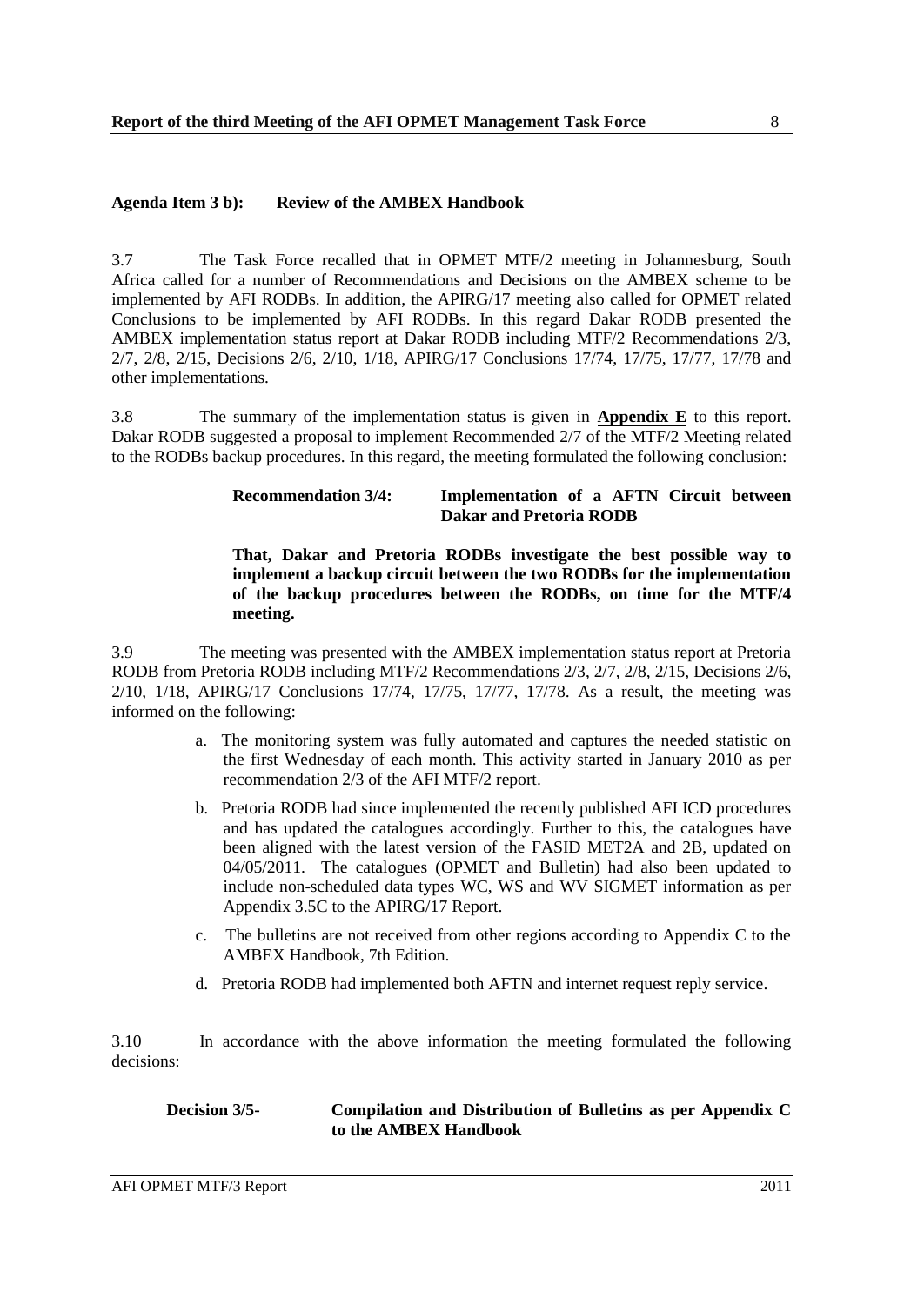**That, the secretariat of the AFI OPMET MTF be invited to:** 

- **a) assist by contacting AFI States and request them to compile bulletins according to the AMBEX Plan, and**
- **b) contact other ICAO regions and invite adjacent IROGs to disseminate only those bulletins.**

#### **Decision 3/6- Updating of the AFI Interface Control Document**

#### **That, the URL: <http://aviation.weathersa.co.za/#showopmetdatabank?action=rqm> be published in the AFI Interface Control Document (AFI ICD).**

3.11 The Task Force recalled that Decision 2/4 of MTF/2 calls for a development by Dakar and Pretoria RODB Managers of a draft OPMET time validation criteria for reception of data in the AMBEX Handbook. The results of this development were presented under the AMBEX scheme implementation reports; MTF/2 Decision 2/6 refers. In addition, the Task Force urged the Secretariat to update the AMBEX Handbook as per Recommendations 2/11, 2/12 and 2/13 of the MTF/2.

3.12 In this regard, the AMBEX Handbook given in **Appendix F** of this report had been updated. The meeting agreed that any amendments to the handbook should be submitted to the MET/SG for further review. The meeting then formulated the following recommendation:

#### **Recommendation 3/7 Amendment Proposals to the AMBEX HANDBOOK**

#### **That, the amendment to the AMBEX Handbook given in Appendix F to this report, be endorsed as the AMBEX Handbook Seven Edition, Amendment 2.**

3.13 The meeting recalled that the AFI RODB provider States were prompted to consider the need for backup procedures to be developed during MTF/2 meeting. In their effort to perform this task, the AFI RODBs informed the meeting that the development of backup procedures for Dakar and Pretoria RODB would require the synchronization of the databanks. Before this could be done the following needs to be investigated or put in place:

- a) Development of a common catalogue, based on FASID Tables MET 2A, for RODB Dakar and Pretoria
- b) The catalogues needs to be based on the AFI OPMET Interface Control Document (ICD)
- c) Once a common catalogue is developed and implemented, the analysis of how much volume of data will be required to be exchanged
- d) The knowledge of how much data will be exchanged between the two RODBs will inform a decision on infrastructure requirements i.e. data line capacity
- e) The RODBs are currently connected via a 19200kps ASCENIA VSAT-link. The capacity of this line will have to be investigated if it will be sufficient to handle extra data traffic
- f) Regional Meteorological Data Communication Network (RMDCN) may be used as an alternative should the current ASCENIA VSAT-link not have sufficient capacity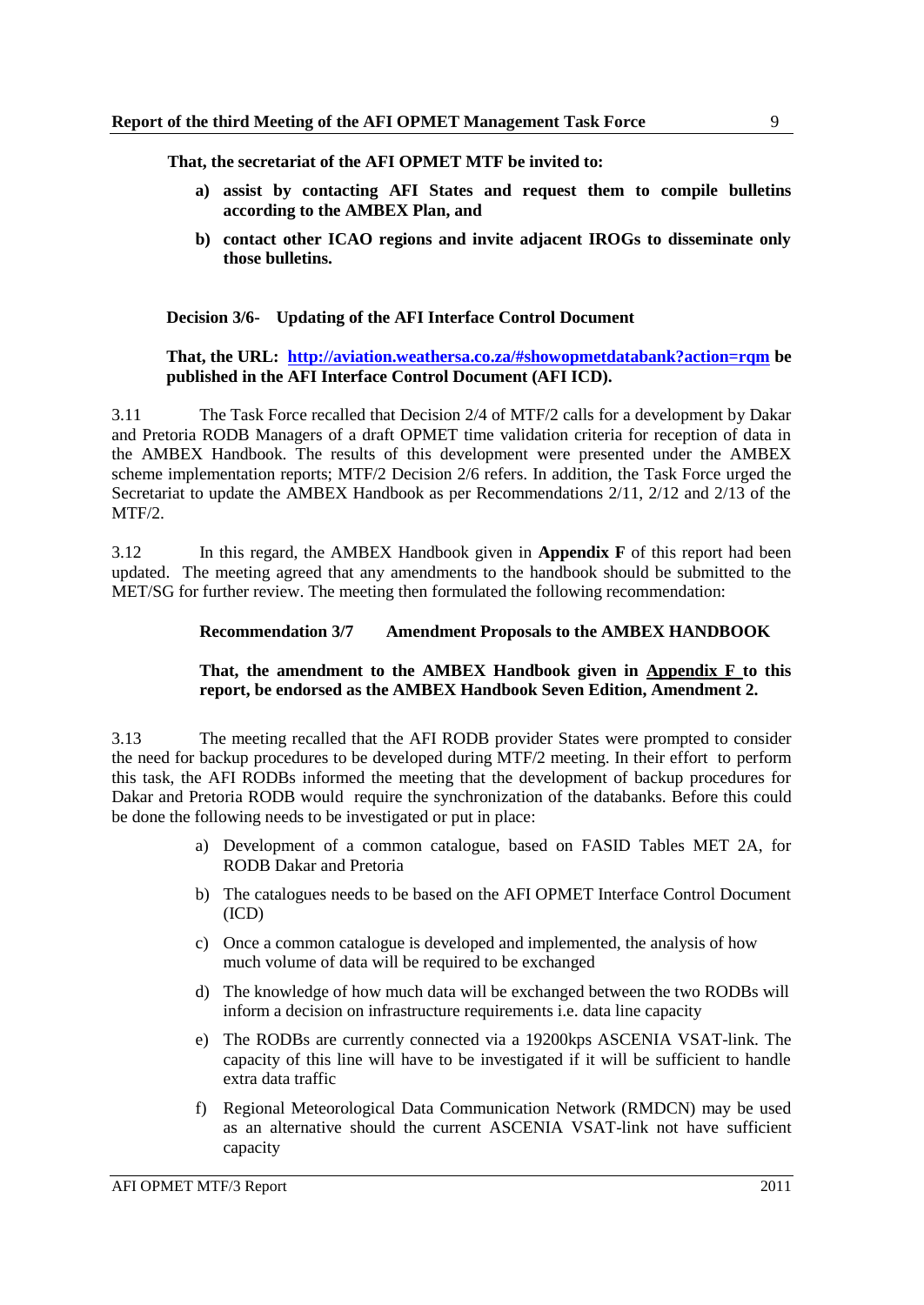#### **Report of the third Meeting of the AFI OPMET Management Task Force** 10

g) An investigation into the current capacity at RODBs to handle extra data volumes needs to be investigated.

3.14 In this regard, the RODBs found that there was still a lot of work to be done with regard to the development of backup procedures. The meeting was therefore invited to propose a new date for the conclusion of this massive task as well as to designate the coordinator for the core team of experts. The meeting then formulated the following decision:

#### **Decision 3/8– Designating a Coordinator and setting up of the due date**

#### **That the RODB Managers be invited to designate a coordinator for the Core Team and provide implementation status report on time for the MTF/4 meeting.**

3.15 The meeting recalled that the APIRG/16 Decision 16/54 called for the AFI OPMET MTF to keep the AMBEX Scheme and other OPMET exchange procedures under constant review and prepare proposals for the optimization of the schemes.

3.16 The meeting further recalled that the APIRG/17 conclusion 17/75 called for IROG Pretoria to distribute bulletins to IROG Toulouse, Bangkok, Jeddah and Rio de Janeiro. In reviewing the AMBEX handbook, it was noted that the AFTN addresses for these places with the exception of IROG Toulouse were not listed in Appendices A and B of the AMBEX Handbook. The meeting agreed to submit the following recommendation to the MET/SG meeting for further action. The Task Force then formulated the following decision:

# **Decision 3/9: AFTN Addresses of adjacent IROG in the AMBEX Handbook**

# **That, Appendix A and B to the AFI AMBEX Handbook be updated by the MET/SG to reflect AFTN addresses for the IROG's Bangkok, Jeddah and Rio de Janeiro.**

3.17 The meeting was informed that ROC Toulouse exchanges OPMET data, required globally, with the national centres in its Area of Responsibility (AoR), with the two other EUR ROCs (London and Vienna) and with the AFI region (Dakar and Pretoria IROGs). The meeting was further informed that ROC Toulouse was also the portal for VAAC Toulouse and was one of the three EUR databanks (Toulouse LFPWYZYX). Two times a year, a monitoring of non-regular data is undertaken in the EUR region, in September and February  $(1<sup>st</sup>$  to  $14<sup>th</sup>$  of the month). The WS-Monitoring is conducted on the first Wednesday of those months whereas the WV-Monitoring is on the first Thursday the months, preceded by a test VAA, to verify the good reception of VAA in the EUR region. All EUR national centres participate to these monitoring, and actions are undertaken to improve the data exchange where necessary after analysis of the monitoring results. Some centres outside the EUR region are also invited to verify the good reception of SIGMET and VAA. In this regard, the meeting formulated the following recommendation:

# **Recommendation 3/10: EUR SIGMET monitoring**

**That, the two AFI RODBs be invited to monitor the reception of SIGMET during the regular EUR SIGMET test and report.**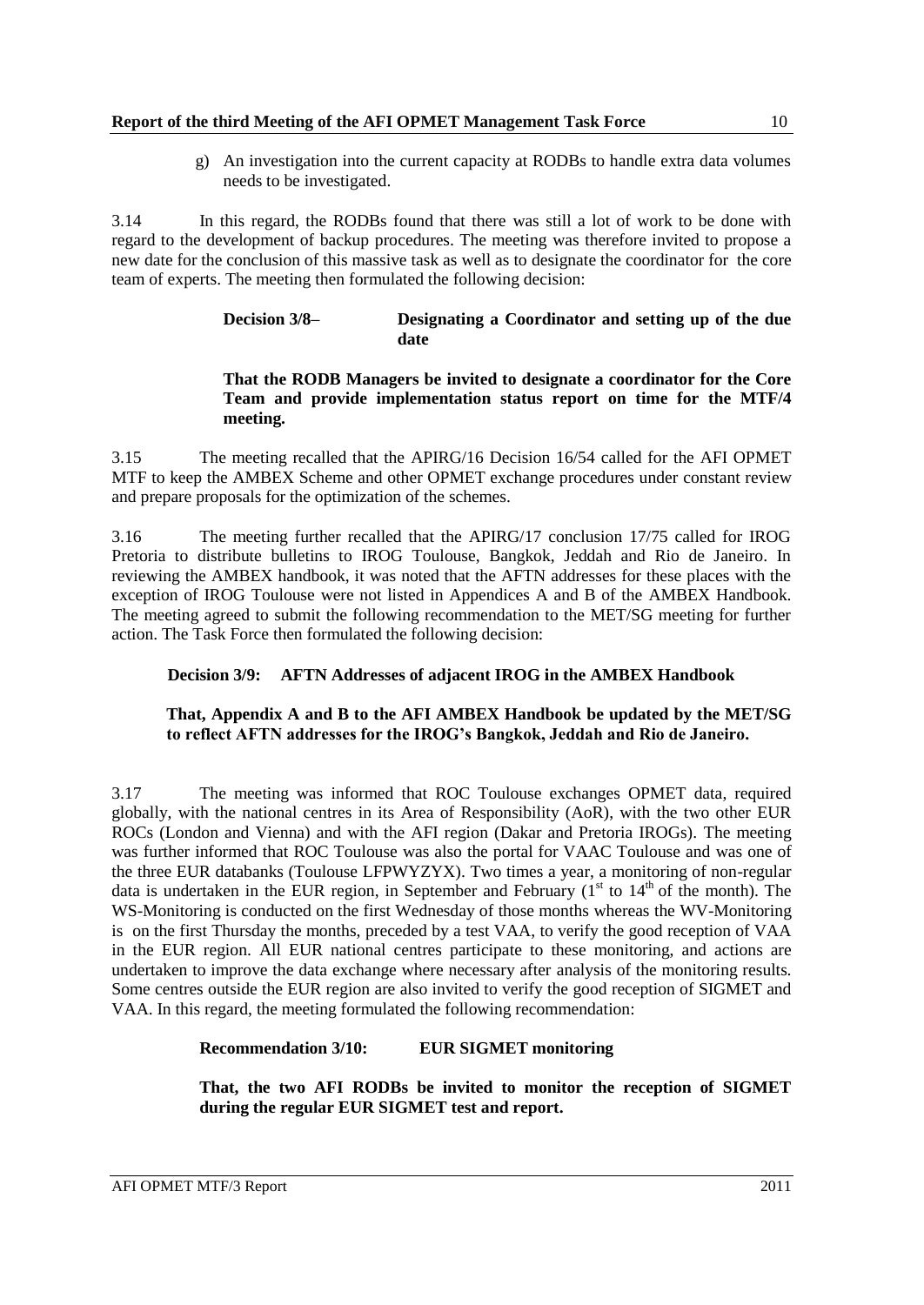3.18 It was proposed that the two AFI IROGs send to Toulouse the bulletin headers and/or data they wish to receive. On reception of the requested data, ROC Toulouse would send the final routing table to the IROGs, so that they have a monitoring basis and may adapt the routing to AFI addresses, following the arrangements in their AoR.

3.19 It was also proposed that the two AFI IROGs send their routing table to the EUR addresses. It is therefore anticipated that this would provide (if necessary after multiple passes) a better situation where each IROG and ROC Toulouse would disseminate to and from their AoR, according to their regional air navigation plans. In this regard, the meeting formulated the following recommendation:

#### **Recommendation 3/11: Exchanging Routing Tables between AFI IROG and ROC Toulouse**

## **That, the two AFI IROGs and ROC Toulouse exchange their routing tables and verify their coherency.**

3.20 It was proposed that a review be done by the two AFI IROGs to analyse received OPMET report/bulletins, verify that the routing in place and to send the data to ROC Toulouse by using the AFTN address LFZZMAFI, and any GTS links to secure the data exchange. The meeting then formulated the following recommendation:

#### **Recommendation 3/12: Review of the OPMET routing by the AFI IROGs**

**That,** 

- **a) the AFI IROGs be invited to review their current routing tables, the OPMET status of reception, and if necessary, update the routing tables; and**
- **b) ICAO invites AFI States to solve OPMET production and routing issues.**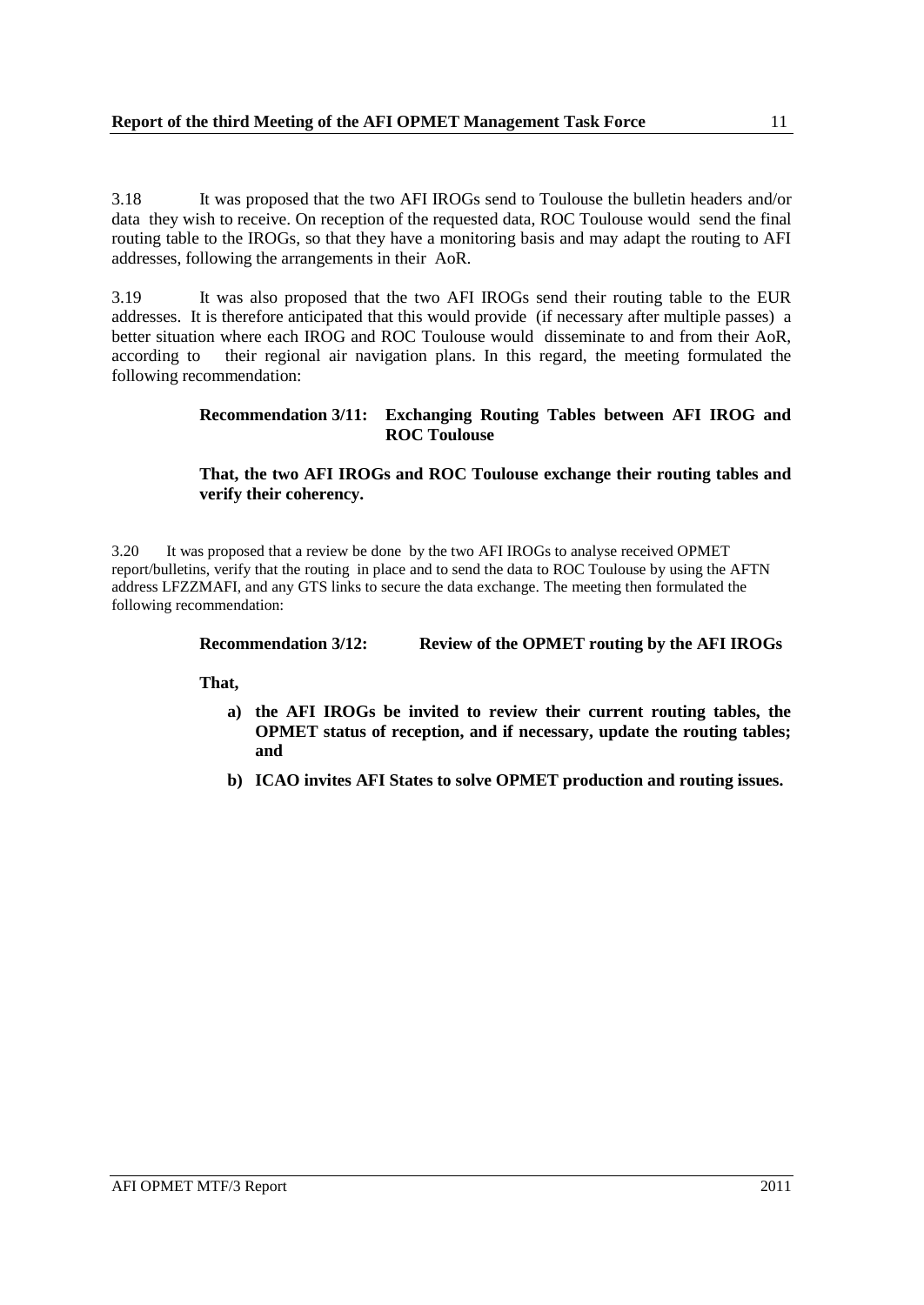#### <span id="page-16-0"></span>**Agenda Item 3 c): AFI Interface Contrôle Document**

3.21 The meeting recalled that AFI OPMET Database Catalogue shall consist of lists of OPMET products that are required to be available in the AFI OPMET Databases, following the requirements by the AFI ANP. The proposed procedures and catalogue of OPMET bulletins at Dakar and Pretoria RODBs are provided in the **Appendix G** of this report as the AFI OPMET Database Catalogue.

3.22 The meeting agreed for the proposed data catalogue to be finalized and implemented by the RODBs. The meeting then formulated the following recommendation:

#### **Recommendation 3/13 AFI OPMET data catalogue**

#### **That, the proposed data catalogue given in the Appendix G to this report be finalized by the RODB Managers and implemented by the RODB Provider States as the requirements for the AFI OPMET data catalogue.**

3.23 The meeting recalled that the two RODBs were requested to jointly develop a draft time validation criteria for reception of data for inclusion in the AFI AMBEX Handbook. In addition, the monitoring statistics since 1<sup>st</sup> January 2011 were to be presented at this meeting.

3.24 Time validation criteria for data reception had been implemented by the two RODBs. The validation criteria implemented by Pretoria RODB was based on the criteria developed by the DMG for the EUR. The meeting noted that although the validation was done by both RODBs, the criteria used may not have been the same.

3.25 The meeting was informed that the validation criteria developed by the DMG were designed for EUR region. In order to develop the AFI validation criteria for inclusion in the AFI AMBEX Handbook, it would not be necessary to re-invent the wheel but to modify the provided criteria to meet the needs of AFI Region, then adapt it. The meeting then formulated the following recommendation:

#### **Recommendation 3/14- Adaptation of the DMG Time Validation Criteria**

**That the time validation criteria developed by the DMG for the EUR be adapted to align it with the Air Navigation Plan (ANP) for the AFI Region and included in the AFI AMBEX Handbook for implemented by both Dakar and Pretoria.**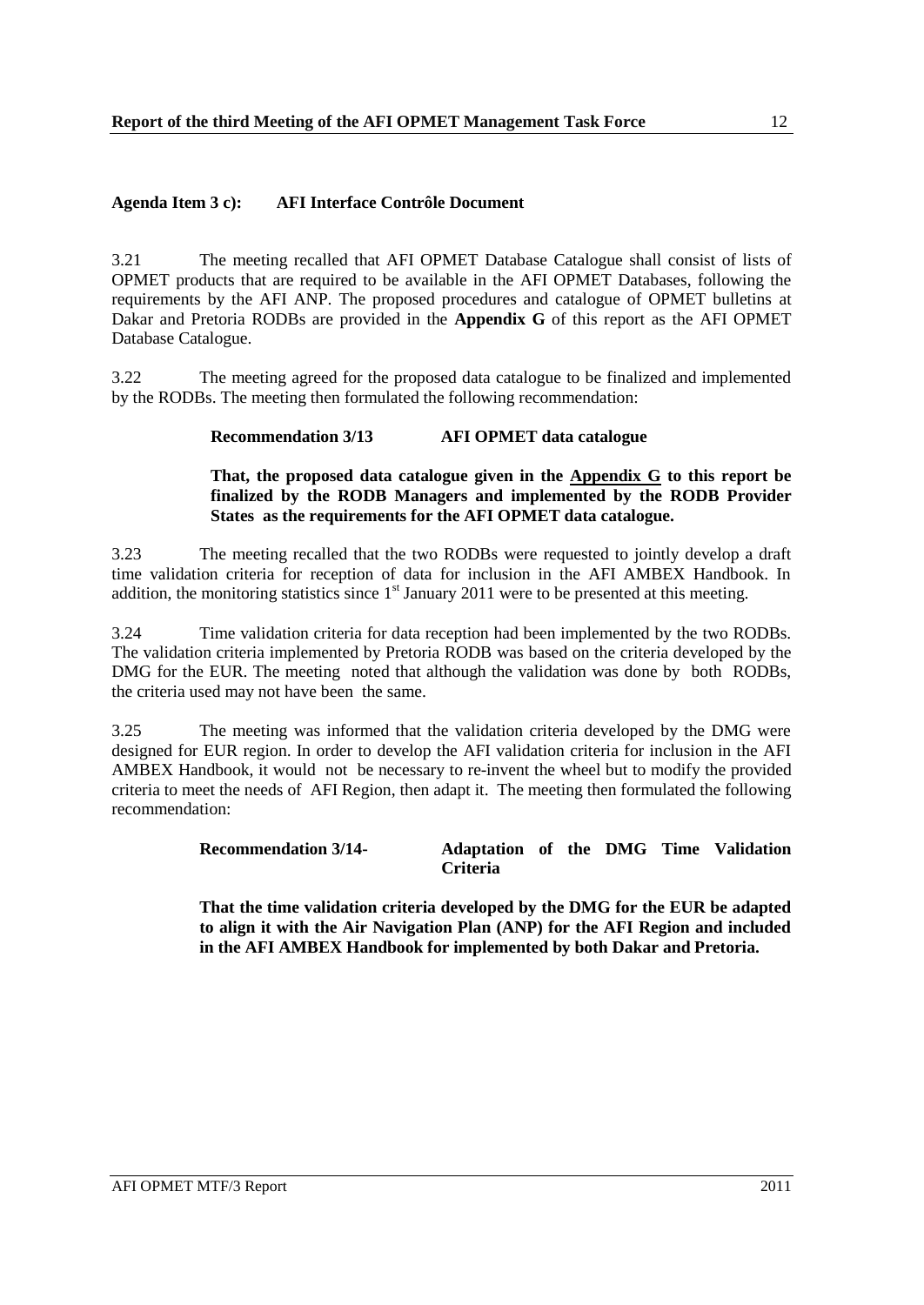# <span id="page-17-0"></span>**Agenda Item 3 d) : OPMET Requirements**

3.26 The meeting was informed that SADIOSPG/16 meeting held in Paris from 23 to 25 May 2011 provided information on OPMET included in Annex 1 to SADIS User Guide (SUG). The annex included OPMET information from both aerodrome operational planning (AOP) (i.e. aerodromes included in the AOP tables of the regional air navigation plans) and non-AOP aerodromes.

3.27 With regard to non-AOP aerodromes, the Sub-group was informed that nonavailability of OPMET information from aerodromes listed in Annex 1, when notified by users, had been systematically brought to the attention of the States concerned by the appropriate ICAO regional office which had kept on monitoring such deficiencies until their resolution. The meeting was formed that such a real-time approach had turned out to be efficient and had led, in most cases, to the timely resolution of the deficiencies identified.

3.28 The Sub-group is informed that SADISOPSG Secretariat was requested to seek agreement from the States concerned to provide OPMET information from some 500 non-AOP aerodromes, in response to a request formulated by the International Air Transport Association (IATA). The Sub-Group was informed that the results of the study revealed that States agreed to provide OPMET information from only 25 aerodromes while the provision of OPMET information from six aerodromes had been discontinued. The Sub-group was then informed that, based on requests by IATA, long lists of additional requirements for OPMET information from non-AOP aerodromes had been included in State letters, year after year, and that as a result, normally only a small number of States had *formally* concurred with such requirements. The meeting was informed that repetitive State letters sent annually to the same States with an identical request could be counterproductive, in particular if the State has already clearly indicated their reluctance to provide OPMET information from the non-AOP aerodromes concerned. Under these circumstances, the Sub-group was informed that the time had come to keep track on the requests made and to ensure that a State that had refused the provision of OPMET information from their non-AOP aerodromes not be approached before three years had elapsed.

3.29 The Sub-group was informed that the proposal above attempted to render the requirements in line with OPMET data that was actually made available by States. In this regard, the Sub-group was informed that any proposed deletions could be undertaken by ICAO without the need for consulting the States concerned while any proposed additions would have to be endorsed by them. It was noted that only those aerodromes with location indicators included in the *Location Indicators* (Doc 7910) could be included in Annex 1 to the SUG.

3.30 In view of the above, the meeting agreed to formulate the following recommendation.

#### **Recommendation 3/15: Revision of OPMET Data Requirements**

**That:**

**a) information related to the requirements of OPMET data from non-AOP aerodromes as given in Appendix H, be submitted by ICAO Regional Offices to the concerned States for approval, before amending the AFI FASID MET Table 2A and Annex 1 to the SADIS User Guide (SUG);**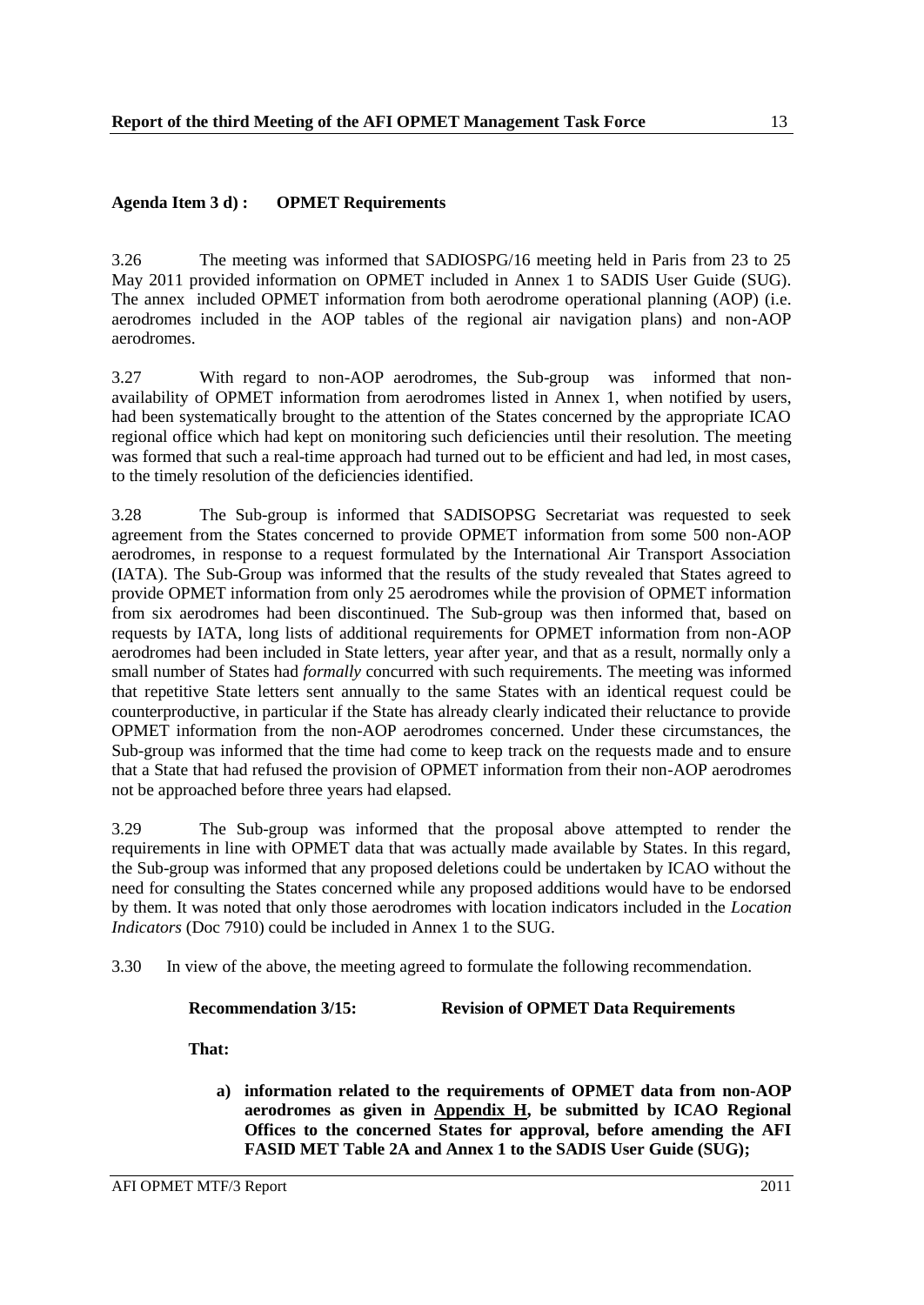**b) the aerodromes as listed in Appendix I to this report, be deleted from AFI FASID MET Table 2A.**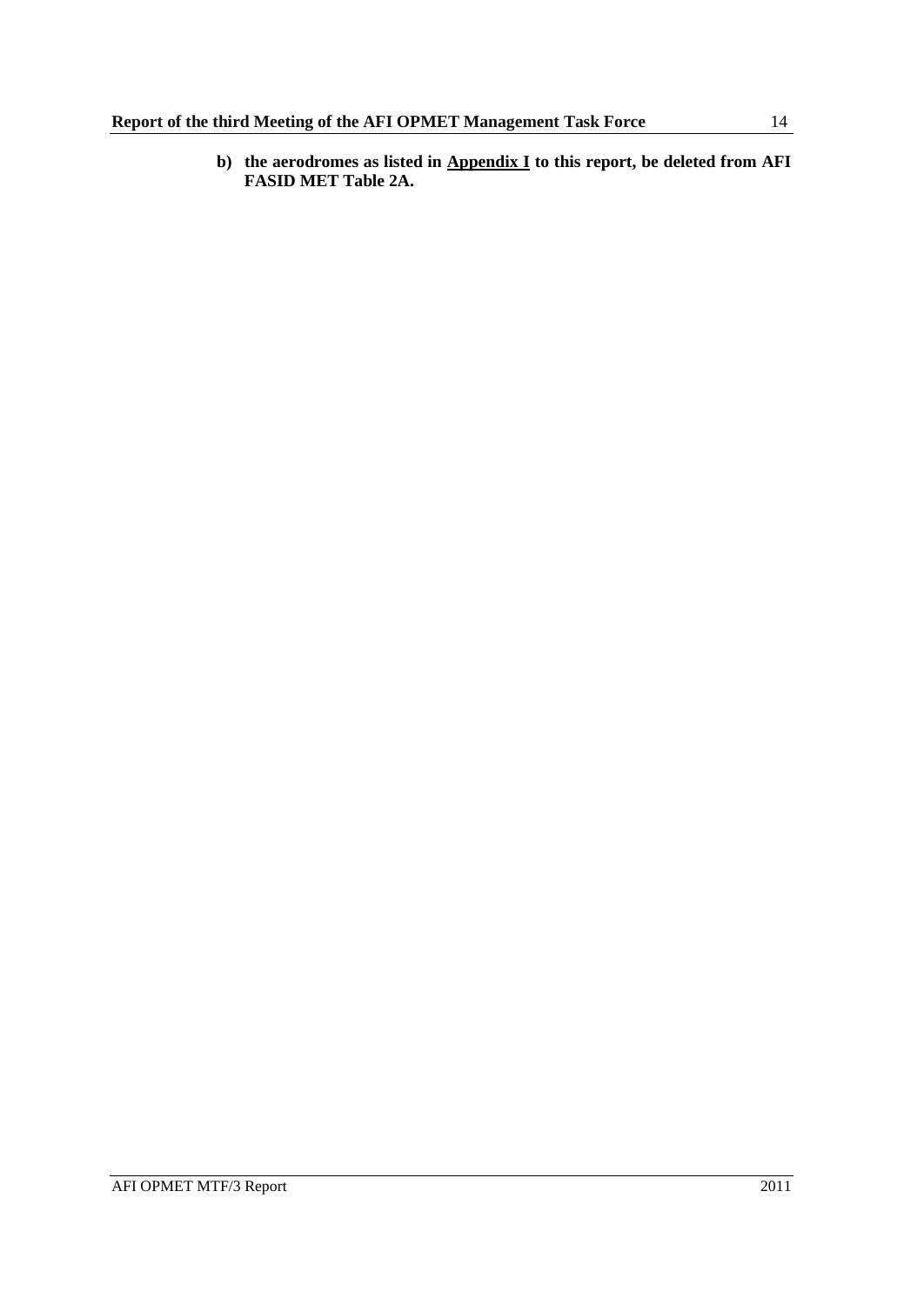# <span id="page-19-0"></span>**Agenda Item 4 : Future Developments with regard to OPMET Information**

4.1 The meeting recalled that in Task 6 (*Prepare regional plan for the transition to XML coded OPMET information in coordination with the relevant APIRG contributing bodies*) of the MTF work programme, the MTF/3 Meeting was urged to draft the AFI regional plan for the transition to XML coded OPMET information. The meeting was briefed on the on-going action undertaken in different WMO and ICAO groups.

- 4.2 In this regard, the meeting was informed of the following milestones envisaged by ICAO:
	- a) **In 2013**: replacement of the BUFR code form by XML as far as the bilateral use of tabledriven codes for METAR, SPECI and TAF are concerned;
	- b) **In 2014:** endorsement of the future use of WXXM by the planned conjoint ICAO/WMO MET/AIM Divisional Meeting;
	- c) **In 2016:** start of implementation of WXXM; and
	- d) **In 2019/2022:** completion of implementation.

4.3 In view of the above, in the short term, (**2010-2013**), ICAO is planning for the introduction of *enabling clauses* in Annex 3 to use XML for OPMET (METAR, SPECI and TAF), and also for tropical cyclone and volcanic ash advisories and SIGMET in graphical format. This will have little impact on telecommunications facilities since the XML-code form will be used on a bilateral basis only (most likely exchanged over the internet). Consequently, planning for the implementation of the use of XML for OPMET at this stage was considered to be too premature, and should therefore not be initiated before the planned MET/AIM Divisional Meeting in 2014 – which is expected to endorse the transition plan which would have its first milestone in 2016 (Amendment 77 to Annex 3). It was noted that there would be ample time after the Divisional Meeting to undertake the necessary regional planning.

4.4 With regard to the information provided above, the meeting considers that planning for the implementation of the use of XML for OPMET at this stage was too premature. The Task Force then formulated the following recommendation:

# **Recommendation 3/16: Preparation of AFI XML Transition Plan**

**That, the preparation of the AFI XML Transition Plan be postponed until the decision on the implementation of the use of XML for OPMET and the necessary XML code tables has been completed by the MET/AIM Divisional Meeting planned for 2014.**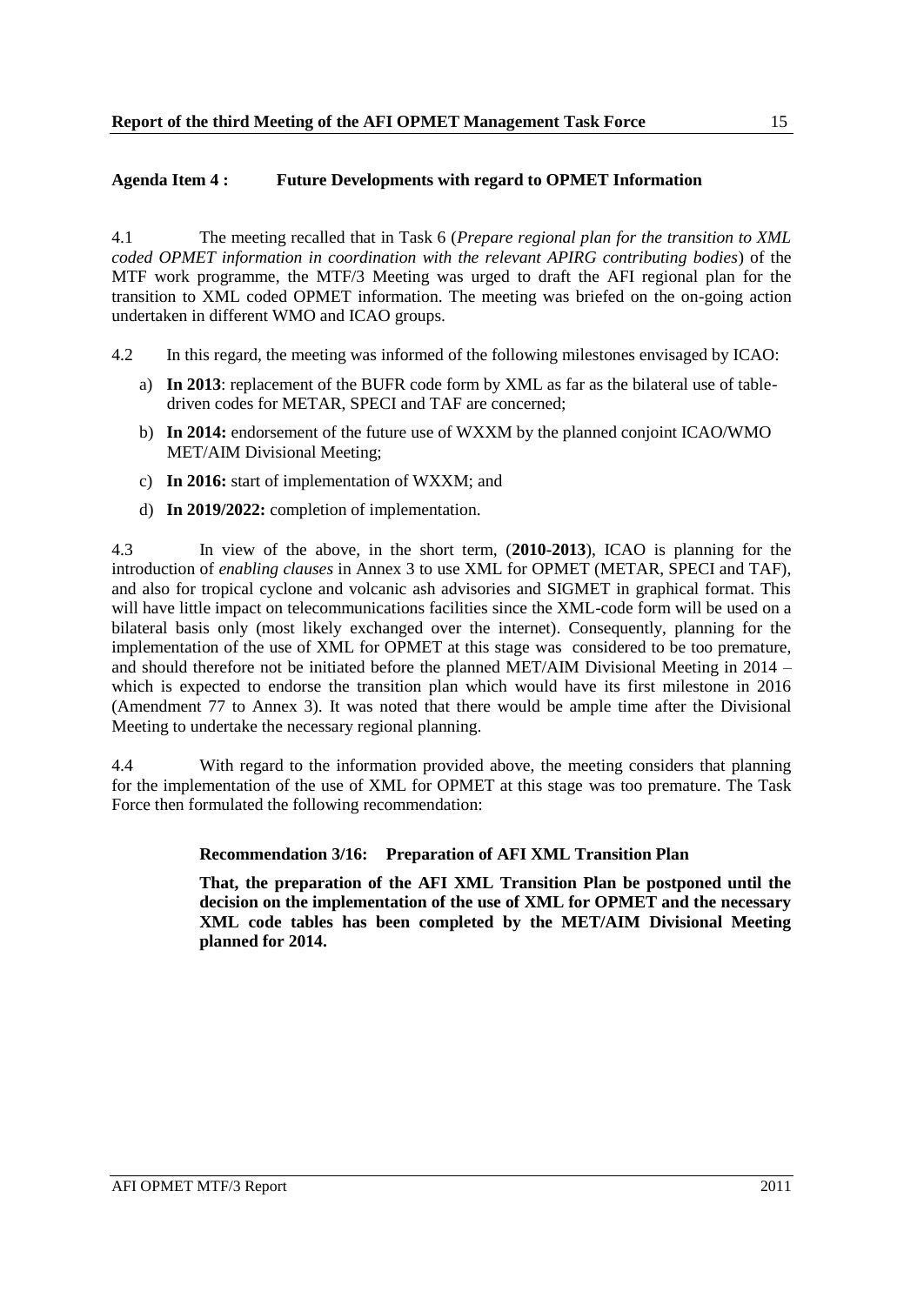# <span id="page-20-0"></span>**Agenda Item 5 : Terms of Reference, Compositions and Future Work Pagramme**

5.1 The meeting recalled that the AFI OPMET MTF was established by Conclusion 16/54 of APIRG/16 meeting with terms of reference and composition as given in the **Appendix J** to this report. The Task Force held its first Meeting in Dakar, Senegal, in October 2009 and its second meeting in Johannesburg, South Africa, in September 2010.

5.2 The Task Force noted that the composition of the MTF and its Terms of Reference shown in **Appendix J** was as described by APIRG during the establishment of the AFI OPMET MTF. The Task Force recalled that the Terms of Reference reflect the overall tasks of the MTF and need to be revised only when major changes are introduced to the MTF programme. Furthermore, any change would have to be subject to a draft conclusion to be endorsed by APIRG. The meeting agreed that there was no need to amend the terms of reference at this meeting.

5.3 The meeting recalled that in accordance in with its Decision 2/1, " *two successive absences without a written apology to the chairman by a member will automatically cause them to cease to be member*", In this respect, four members; Ethiopia, Egypt, UK and Liberia ceased to be members of the AFI OPMET MTF. The meeting formulated the following decision in this regard:

# **Decision 10/17: Composition of the AFI OPMET MTF**

#### **That, in accordance with Decision 2/1 of the MTF/2 meeting, Ethiopia, Egypt UK and Liberia have ceased to be members of the AFI OPMET MTF.**

5.4 The Task Force reviewed its work programme as shown in **Appendix K** to report taking into account the following elements:

- a) future work programme for 2012 to 2016; and
- b) executive summaries for each recurrent task.

5.5 It was noted that the work programme would be subjected to revision and consolidation in order to align it with the ICAO Business Plan and to better reflect the work that is being undertaken by the AFI OPMET MTF. The meeting then formulated the following decision:

# **Decision 3/18 — Future work programme of the MTF**

**That, the work programme of the AFI OPMET MTF be updated as shown in Appendix K.**